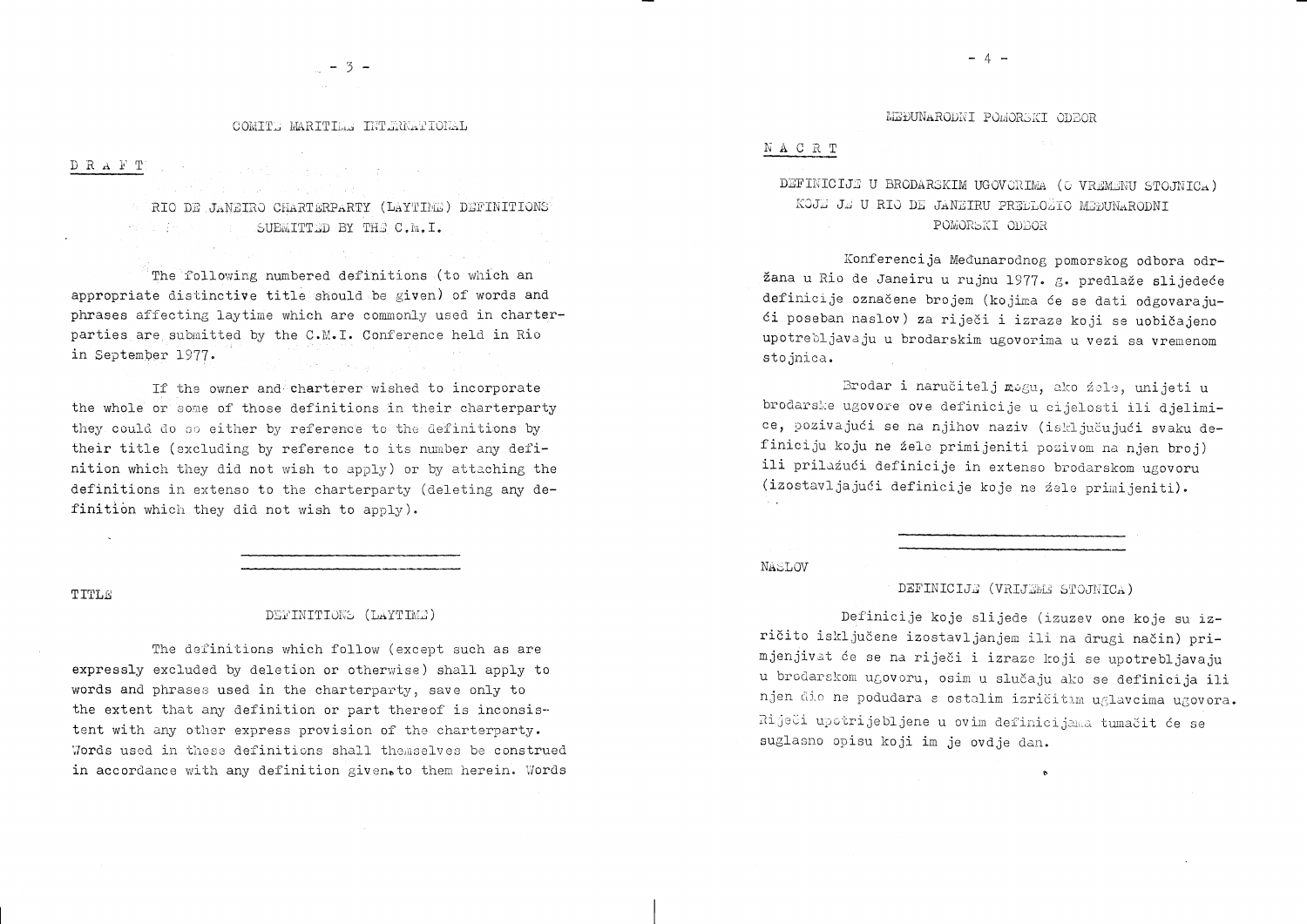'"]

Ova se definicija primjenjuje i u slučaju kada riječ "luka" ni je upotri je bl jena, ali se "luka" može (ili mora) utvrditi po njenom nazivu.

- 2. Riječ "vez" znači točno određeno mjesto gdje brod treba ukrcati i/ili iskrcati teret. može (ili mora) utvrditi po svom nazivu.
- obavljanje ukrcaja/iskrcaja bez naknade, jer je ova čja u kome se teret ukrcava i/ili iskrcava, vrijeme računati u vrijeme stojnica.
- 4. Izraz "po radivom grotlu dnevno" znači da će se vrijeme nim rezultatom.

i/ili iskrcavaju teret i uključuje uobičajeno mjesto gdje brodovi čekaju turnus ili gdje im je naređeno ili su prisiljeni čekati svoj turnus, i kada se mjesto čekanja nalazi izvan ovog područja i bez obzira na udalje-

Ova se definicija primjenjuje i u slučaju kada riječ "vez" nije upotrijebljena, ali se točno određeno mjesto

3. Izraz "vrijeme stojnica" znači razdoblje koje su stranke ugovorile, a za koje će brodar dati brod pogodan za uključena u vozarinu. Ako je mjesto, koje je točno određeno (ili treba biti određeno) u brodarskom ugovoru, luka, a brod čeka na mjestu koje se nalazi izvan podruutrošeno za premještaj s mjesta čekanja do veza neće se

sto jnica računati množeći dnevnu normu ukrca ja/iskrca ja tereta s brojem pogodnih i raspoloživih grotla za ukrcaj/iskrcaj tereta i dijeleći količinu tereta s dobive-

or phrases which are merely variations or alternative forms of words or phrases herein defined are to be construed in accordance with the definition (e.g. "Notification of vessel's readiness<sup>«</sup> "Notice of readiness").

1. "Port" means an area within which ships are loaded with and/or discharged of cargo and includes the usual places where ships wait for their turn or are ordered or obliged to wait for their turn even if such waiting places are outside that area, no matter the distance from that area.

If the word "port" is not used, but the port is (or is to be) identified by its name, this definition shall still  $apoly$ .

2. "Berth" means the specific place where the ship is to load and/or discharge.

If the word "berth" is not used, but the specific place is (or is to be) identified by its name, this definition shall still apply.

- 3. "Laytime" means the period agreed between the parties during which the owner will make the ship available for loading/discharging in return for the agreed freight. If the place specified (or to be specified) in the charterparty is a port and the ship waits at a place outside the area within which cargo is loaded and/or discharged, the time spent shifting from the waiting place to the berth will not count as laytime.
- 4. "Per workable hatch per day" means that laytime is to be calculated by multiplying the daily rate of loading/discharging the cargo by the number of the ship's hatches suitable and available for loading/discharging the cargo and dividing the quantity of cargo by the resulting sum.

Riječi ili izrazi koji su samo varijante ili sinonimi riječi ili izraza koji su ovdje definirani, tumačit će se  ${\tt suglasno}$  definicijama koje slijede (primjerice: "obavijest o spremnosti broda" tumačit će se pojmom "obavijest o spre- ${\tt mnosti}$ ").

1. Riječ "luka" znači područje gdje brodovi ukrcavaju nost ocl njega.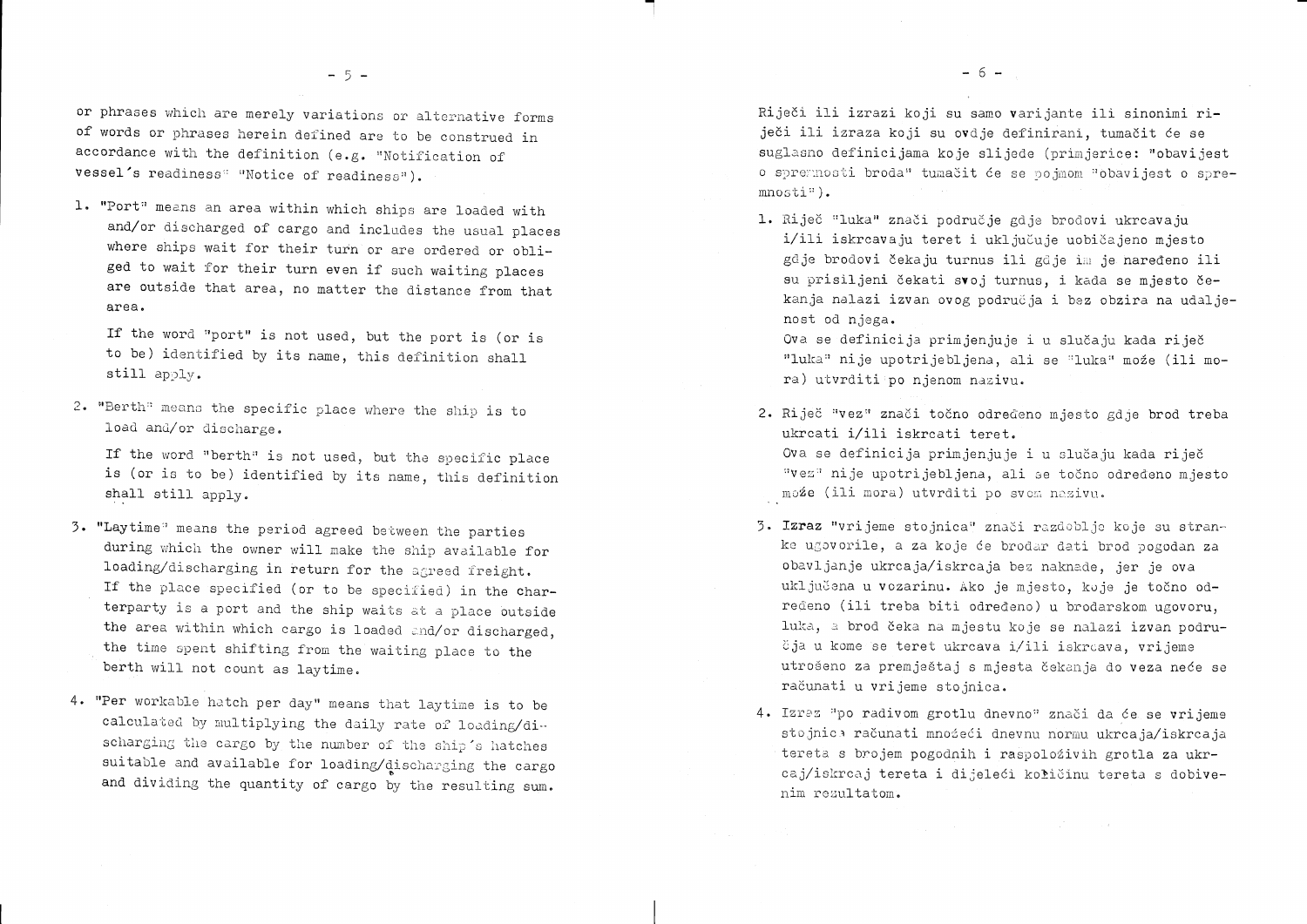5. "Per working hatch per day" means that the laytime is to be calculated on the basis of the loading/discharging time for the hold requiring the longest time to load/discharge.

 $-7-$ 

- 6. "As fast as the vessel can receive/deliver" means that the laytime is a period of time to be calculated by reference to the maximum rate at which the vessel in full working order is capable of loading/discharging the cargo.
- 7. "Day" means a continuous period of 24 hours which, unless the context otherwise requires, runs from midnight to midnight.
- 8. "Holidays" means days of the weak or parts thereof on which cargo work on the ship would normally take place but is suspended at the place of loading/discharging by reason of:
	- (i) The local law; or

 $\chi$ 

- (ii) The local practice; or
- (iii) The terms of employment generally applicable to workers essential to the working of the cargo.
- 9. "Working days" means days or parts thereof which are not expressly excluded from laytime by the charterparty and which are not holidays.
- 10. "Weather working day" means a working day or part of a working day during which it is or, if the vessel is still waiting for her turn, it would be commercially reasonable to load/discharge the cargo without interference due to the weather. If such interference occurs (or would have occurred if work had been in progress), there shall be

 $\bullet$ 

- 5. Izraz "po radnom grotlu dnevno" znači da se vrijeme za ukrcaj/iskrcaj.
- 6. Izraz "tako brzo kako brod moźe primiti/predati" znači tereta.
- 7. Riječ "dan" znači neprekidno razdoblje od 24 sata koje sadriaja ugovora ne proizlazi drugačije.
- 8. Riječ "praznici" znači dane u tjednu ili njihov dio ka-
	- (i) mjesnih propisa; ili
	- (ii) mjesnih običaja; ili
- $\sim 10$ teretom.
- 9. Izraz "radni dan" znači dane ili njihov dio koji nisu brodarskim ugovorom izričito isključeni iz vremena stojnica, a koji nisu praznici.
- 10. Izraz "pogodni radni dan" znači radni dan ili njegov vanju svog turnusa, kada bi bilo trgovački razumno ukrcavati/iskrcavati teret bez prekida koji se imaju pripisati vremenu.

stojnica računa na osnovi vremena ukrcaja/iskrcaja potrebnog za skladište, koje zahtijeva najdulje vrijeme

da je vrijeme stojnica vremensko razdoblje koje treba računati pozivom na najveću normu koju brod, kada radi punim kapacitetom, može postići pri ukrcaju/iskrcaju

teče od pola noći do pola noći, osim u slučaju kada iz

da bi se na brodu moglo normalno manipulirati teretom, ali je rad u mjestu ukrcaja/iskrcaja obustavljen zbog:

 $-3 -$ 

(iii) uvjeta rada koji se općenito primjenjuju za radnike koji su neophodni za manipuliranje

dio za vrijeme kojeg je, ili, ako je brod još u očeki-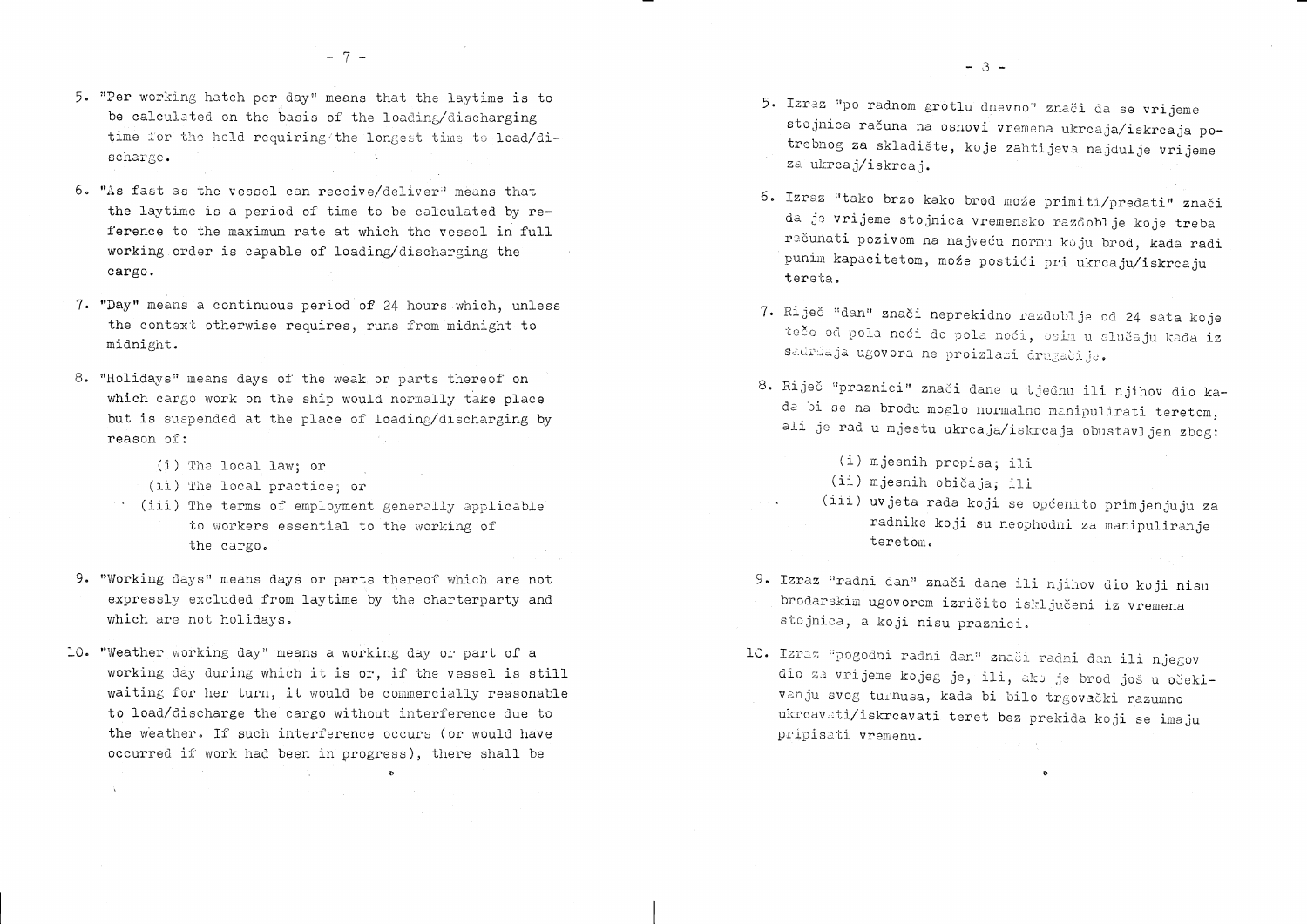excluded from the laytime a period calculated by reference to the ratio which the duration of the interference bears to the time which would have or could have been worked but for the interference.

- 11. "Excepted", in relation to a day or days as in "Sundays and holidays excepted", means that the specified days do not count as laytime even if loading or discharging is done on them.
- 12. "Unless used", in relation to a day or days as in "Sundays and holidays excepted unless used", means that if work is carried out during the excepted days the actual hours of work only count as laytime.
- 13. "Weather permitting" means that time during which, due to weather, it is not commercially reasonable to work and as a result no work takes place shall not count as laytime.
- 14. "Customary despatch" means that the charterer must load and or unload as fast as is possible in the circumstances prevailing at the time of loading or unloading.
- 15. "Average" means that separate calculations are to be made for loading and unloading and any time saved in one operation is to be set against any excess time used in the other.
- 16. "Reversible" means an option given to the charterer to add together the time allowed for loading and discharging. Where the option is exercised the effect is the same as a total time being specified to cover both operations.

 $\bullet$ 

Ako do takvog prekida dođe (ili bi do njega došlo tijekom rada), tada će se od vremena stojnica isključiti vrijeme u razmjeru između trajanja prekida i vremena kad bi rad bio ili mogao biti izvršen bez takvog prekida.

- 11. Riječ "isključen" u vezi s danom ili danima, kao u
- 
- toga nije radilo.
- 
- goj.
- cije.

izrazu "nedjelje i praznici isključeni" znači da se ti određeni dani ne računaju u vrijeme stojnica i kada su se ukrcaj ili iskrcaj obavljali za njihova trajanja.

12. Israz jukoliko nije upotrijebljen" u vezi s danom ili danima kao u izrazu "nedjelje i praznici isključeni ukoliko nisu upotrijebljeni" znači da se, ako je rad obavljen u dane koji su isključeni, u vrijeme stojnica računaju samo sati u kojima je rad stvarno obavljen.

13. Izraz "ukoliko vrijeme dozvoljava" znači da se u vrijeme stojnica ne računa vrijeme kada zbog atmosferskih prilika nije trgovački razumno raditi, a kada se zbog

14. Izraz "uobičajena brzina" znači da je naručitelj dužan ukrcavati i/ili iskrcavati teret što je brže moguće u prilikama koje vladaju u vrijeme ukrcaja ili iskrcaja. 15. Riječ "srednji" znači da treba učiniti posebne obračune za ukrcaj i iskrcaj i da će se vrijeme ušteđeno pri jednoj operaciji prebiti s izgubljenim vremenom u dru-

16. Riječ "reverzibilno" znači da je naručitelju ostavljena opcija zbrajanja dozvoljenog vremena za ukrcaj i iskrcaj. Kada je izbor izvršen posljedice opcije su da će se iskazati ukupno vrijeme koje pokriva obje opera-

 $\ddot{\mathbf{c}}$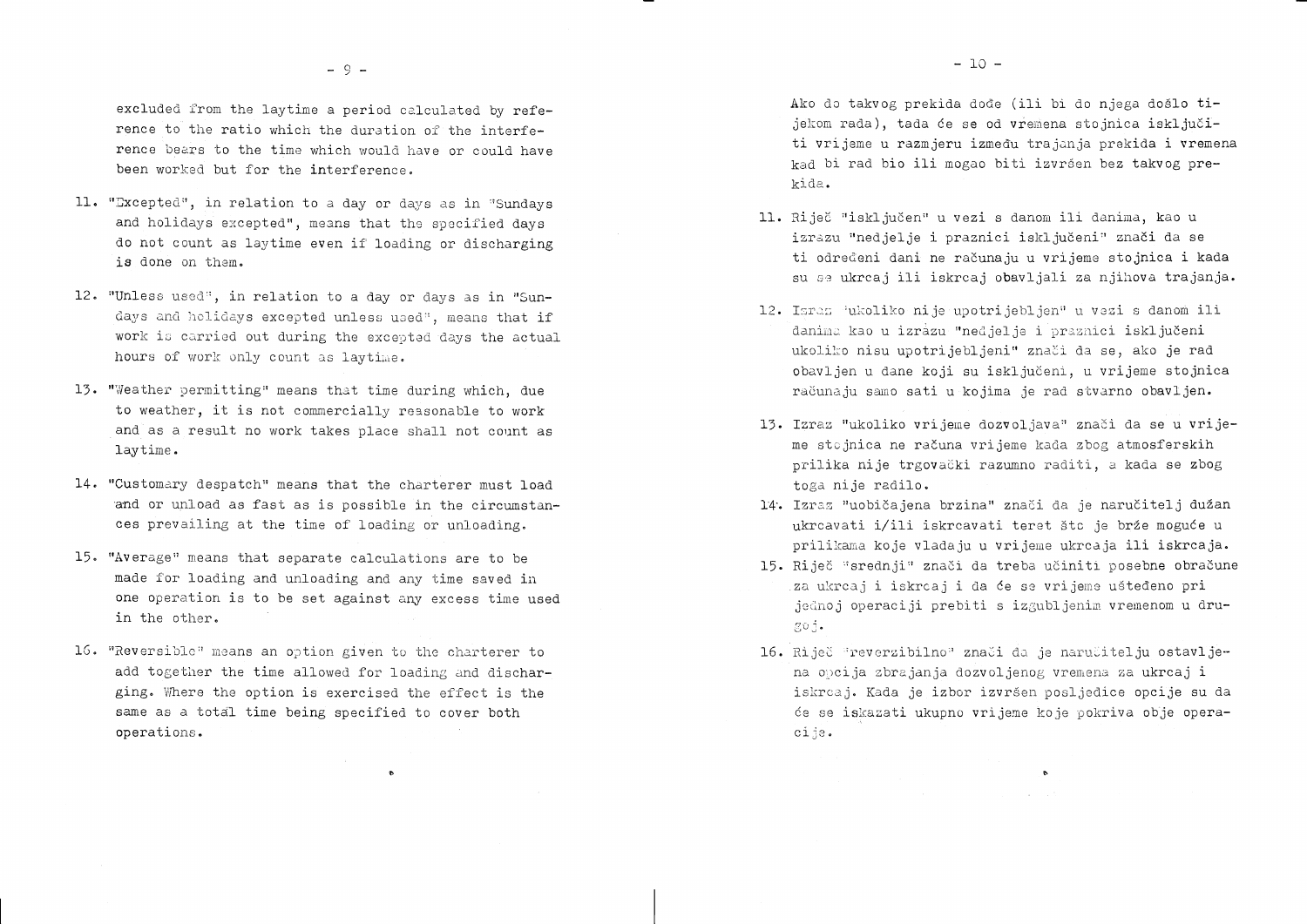- 17. "Notice of Readiness" means notice to the charterer. shipper, receiver or other person as required by the charter that the ship has arrived at the port or berth as the case may be and is ready to load/discharge.
- 18. "Reachable on arrival" means that the charterer undertakes that when the ship arrives at the port, there will be a loading/discharging berth for her to which she can proceed without delay.
- 19. "Time lost waiting for berth to count as loading/discharging time" (or "as laytime") means that if the only reason why a notice of readiness cannot be given is that there is no loading/discharging berth available to the ship the laytime will commence to run when the ship starts to wait for a berth and will continue to run, unless previously exhausted, until the ship stops waiting.

The laytime exceptions apply to the waiting time as if the ship was at the loading/discharging berth. When the waiting time ends time ceases to count and restarts when the ship reaches the loading/discharging berth subject to the giving of a notice of readiness if one is required by the charterparty and to any notice time if provided for in the charterparty, whether or not the ship is then on demurrage.

- 20. "Whether in berth or not" or "Berth no berth" mean that if the place named for loading/discharging is a berth and if the berth is not immediately accessible to the ship a notice of readiness can be given when the ship has arrived at the port in which the berth is situated.
- 21. "Strikes" means a concerted refusal by workers to work normally for any reason whatsoever, which prevents or delays the loading/discharging of the cargo.
- 17. Riječi "pismo spremnosti" znače obavijest naručitelju, ukrcaj ili iskrcaj.
- 18. Izraz "dostupan pri dolasku" znači obvezu naručitelja bez odlaganja.
- 19. Izraz "vrijeme izgubljeno na čekanju veza računa se brod prestane čekati. Vrijeme koje se ne računa u vrijeme stojnica, primjeprekostojnice.
- 20. Izraz "bez obzira nalazio se na vezu ili ne" ili "na stigao u luku, gdje se vez nalazi.
- 21. Riječ "štrajk" znači dogovoreno odbijanje radnika da istreaj tereta, bez obzira na razlog odbijanja.

kreatelju, primatelju ili drugoj osobi koja je označena u brodarskom ugovoru o prispijeću broda u luku ili na vez, već prema slučaju i o njegovoj spremnosti za

da će, netom brod stigne u luku, biti raspoloživ vez za ukrcaj ili iskrcaj, na koji se brod može privezati

kao vrijeme ukrcaja ili iskrcaja" (ili "kao vrijeme stojnica") znači da će, kada je jedini razlog nemogućnosti predaje pisma spremnosti taj što nema veza raspoloživog za ukrcaj ili iskrcaj broda, vrijeme stojnica početi teći kada brod počne čekati na vez i nastavit će teći, osim ako nije prethodno isteklo, do časa kada

njuje se i na vrijeme čekanja, kao da se brod nalazio na vezu za ukrcaj ili iskrcaj. Kada čekanje završi vrijeme prestaje teći, a nastavlja kada brod stigne na vez za ukrcaj ili iskrcaj pod uvjetom predaje pisma spremnosti, ako to zahtijeva brodarski ugovor, i isteka vremena za davanja obavijesti, ako je to predviđeno u brodarskom ugovoru, bez obzira jesu li nastupile

vezu ili ne" znači, da ako je/mjesto određeno za ukrcaj ili iskrcaj, a taj vez nije odmah raspoloživ brodu, pismo spremnosti može se predati, kada je brod normalno rade, što onemogućava ili usporava ukrcaj ili